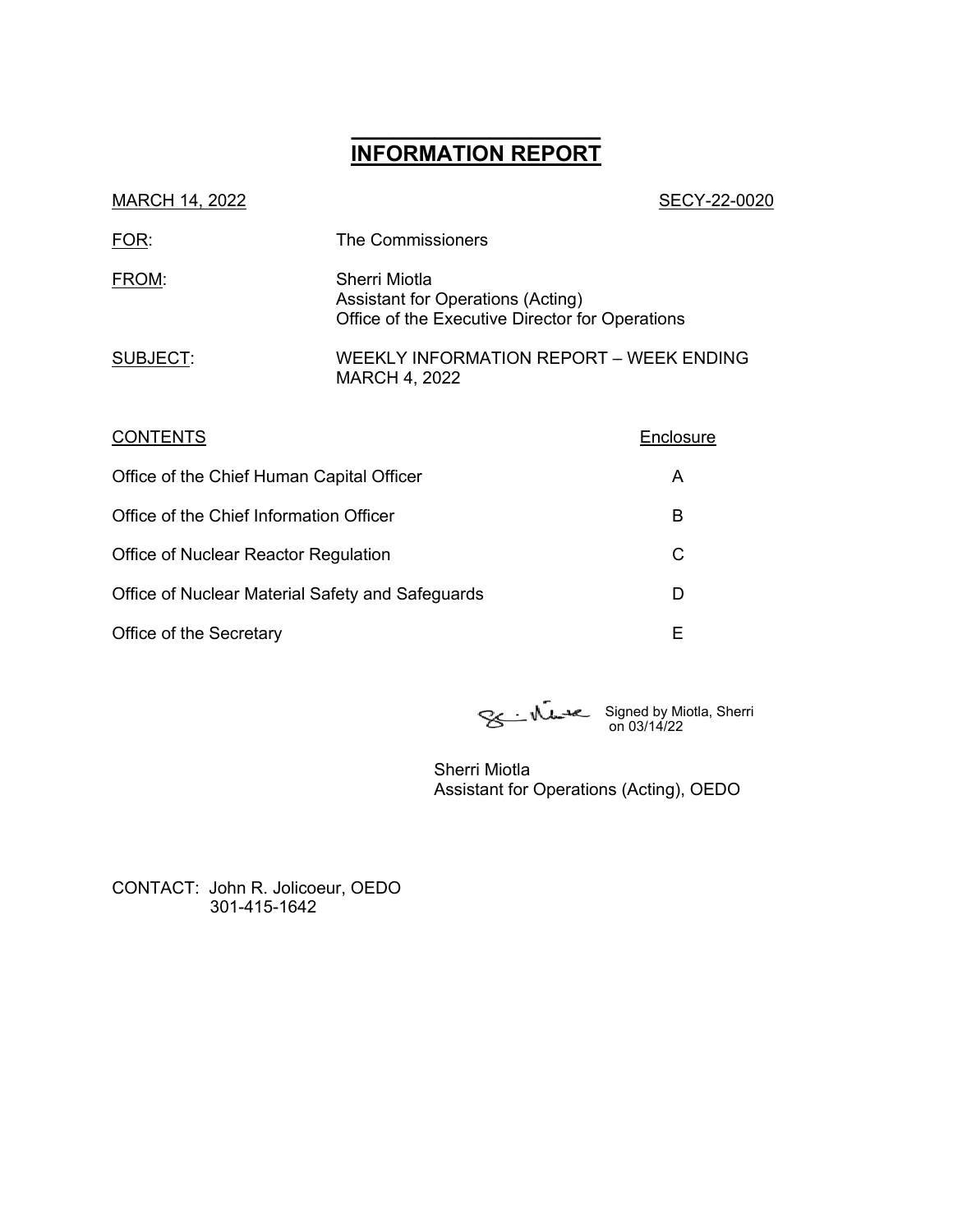# SUBJECT: WEEKLY INFORMATION REPORT – WEEK ENDING MARCH 4, 2022 DATED MARCH 14, 2022

# **DISTRIBUTION**:

EDO R/F AO R/F

| <b>ADAMS Accession No:</b><br>*via e-mail<br>ML22073A146 |             |           |  |  |
|----------------------------------------------------------|-------------|-----------|--|--|
| <b>OFFICE</b>                                            | <b>OEDO</b> | OEDO/AO   |  |  |
| <b>NAME</b>                                              | JJolicoeur  | SMiotla   |  |  |
| <b>DATE</b>                                              | 3/14/2022   | 3/14/2022 |  |  |
| .                                                        |             |           |  |  |

 **OFFICIAL RECORD COPY**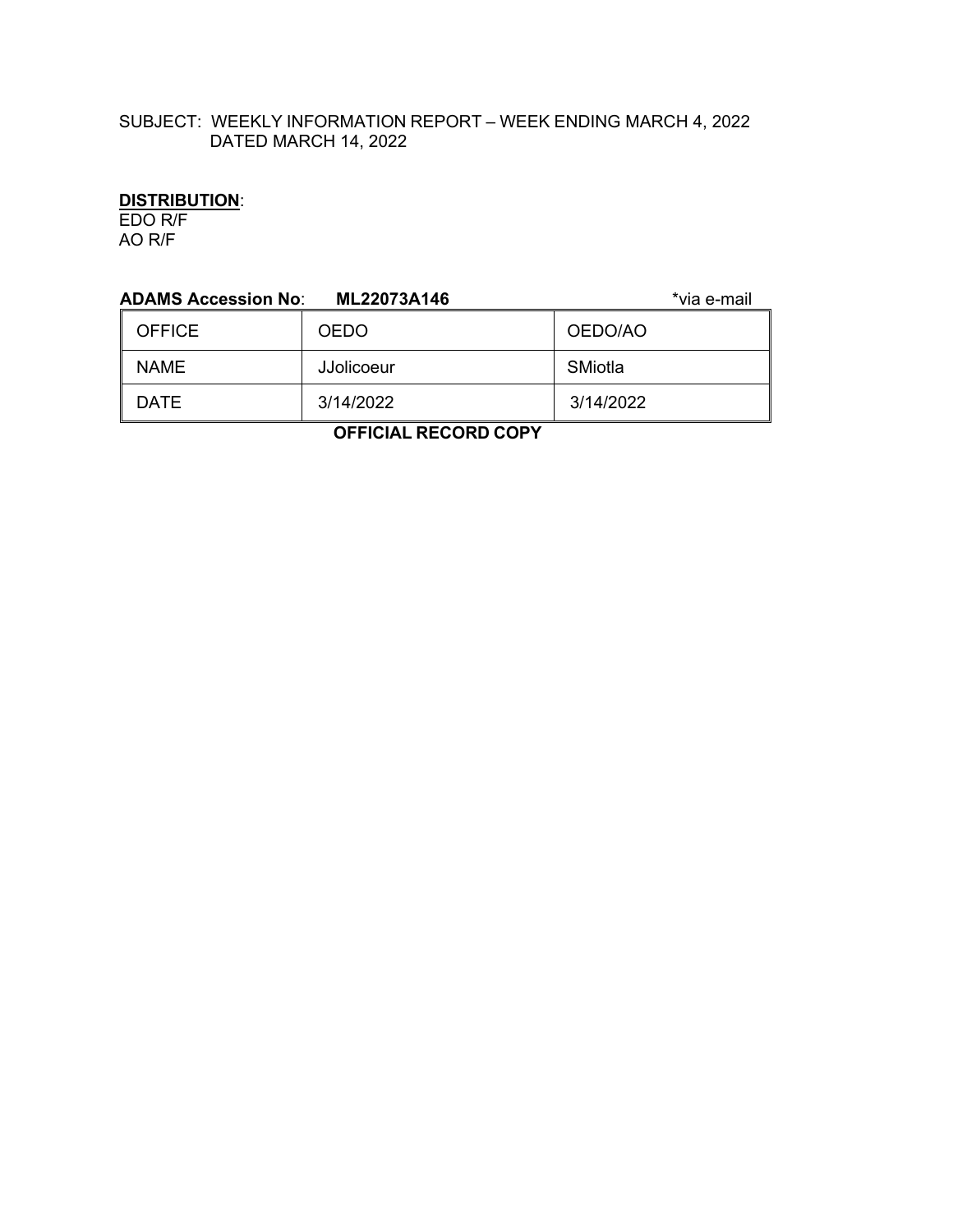## **Office of the Chief Human Capital Officer Items of Interest Week Ending March 4, 2022**

| <b>ARRIVALS</b>           |                                        |             |  |  |
|---------------------------|----------------------------------------|-------------|--|--|
| <b>NONE</b>               |                                        |             |  |  |
| <b>RETIREMENTS</b>        |                                        |             |  |  |
| GILES, VANESSA A.         | SECURE COMMUNICATIONS SPEC             | <b>NSIR</b> |  |  |
| HARRIS, WILLIAM K.        | <b>SR. SPACE MANAGEMENT SPECIALIST</b> | <b>ADM</b>  |  |  |
| LUPOLD, TIMOTHY           | <b>SENIOR MECHANICAL ENGINEER</b>      | <b>NRR</b>  |  |  |
| PATEL, PRAVIN D.          | <b>STRUCTURAL ENGINEER</b>             | <b>NMSS</b> |  |  |
| SMITH-BUTLER, BERTINIA M. | <b>FACILITIES SECURITY SPECIALIST</b>  | <b>ADM</b>  |  |  |
| <b>DEPARTURES</b>         |                                        |             |  |  |
| <b>NONE</b>               |                                        |             |  |  |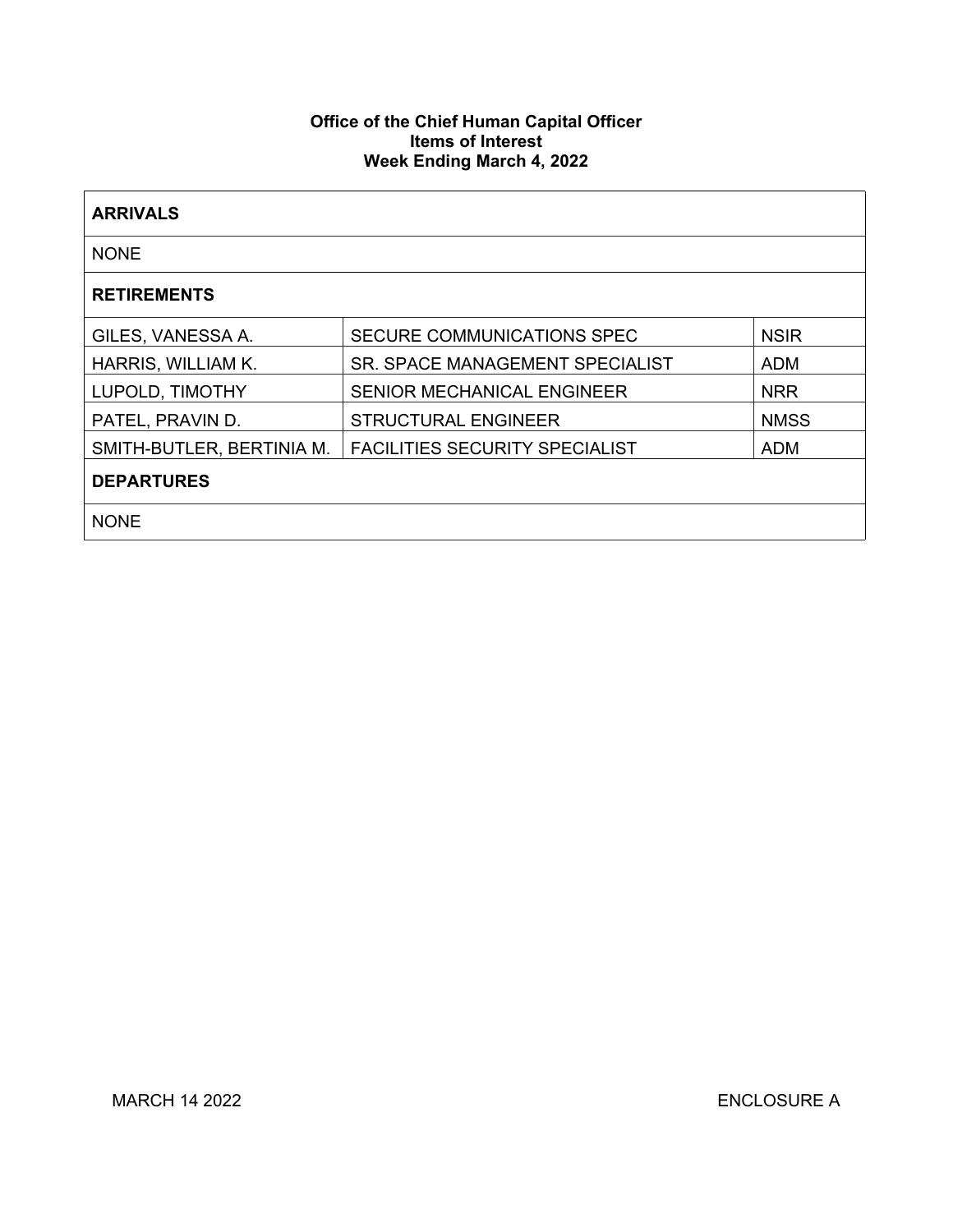## **Office of the Chief Information Officer Items of Interest Week Ending March 4, 2022**

Freedom of Information Act (FOIA) and Privacy Act Requests, Appeals, and Consultations Received During the Period of February 28 – March 4, as submitted by requester

| <b>Tracking</b> | Requester'                 | Requester's                | <b>Request Description</b>                                                                                                                                                                                                                                                                                                                                                                                                                                            | <b>Received</b> |
|-----------------|----------------------------|----------------------------|-----------------------------------------------------------------------------------------------------------------------------------------------------------------------------------------------------------------------------------------------------------------------------------------------------------------------------------------------------------------------------------------------------------------------------------------------------------------------|-----------------|
| <b>Number</b>   | s Name                     | Organization               |                                                                                                                                                                                                                                                                                                                                                                                                                                                                       | <b>Date</b>     |
| 2022-<br>000091 | <b>Barry Quigley</b>       |                            | T. Tagami, "Interim Report on Safety Assessment<br>and Facilities Establishment Project in Japan for<br>Period Ending June 1965 (No. 1)," prepared for the<br>National Reactor Testing Station, February 28, 1966<br>(unpublished work), referenced in NUREG-75/087<br>Standard Review Plan, Chapter 6.2.1, Containment<br><b>Functional Design</b>                                                                                                                   | 02/28/2022      |
| 2022-<br>000092 | <b>Dustin</b><br>Slaughter |                            | Any and all records pertaining to sightings of<br>unidentified flying objects, unidentified aerial<br>phenomena, unidentified objects, and unidentified<br>aircraft at or in the vicinity of the Hope Creek<br>Generating Station and Salem Nuclear Power Plant.<br>The time frame for this request includes all<br>responsive or otherwise segregable materials from<br>June 30, 1977 up to and including the date this<br>request is officially processed.          | 03/01/2022      |
| 2022-<br>000093 | Jesse Robert               |                            | Any and all records related to named individual                                                                                                                                                                                                                                                                                                                                                                                                                       | 03/02/2022      |
| 2022-           | Jeffrey Alan               |                            | Various records pertaining to the 50 items listed in                                                                                                                                                                                                                                                                                                                                                                                                                  | 03/03/2022      |
| 000094          | Permut                     |                            | regard to named individual, for time period<br>January 1, 1988 until January 1, 2022                                                                                                                                                                                                                                                                                                                                                                                  |                 |
| 2022-<br>000095 | Elijah T.<br>Gaglio        | Aguirre &<br>Severson, LLP | Appeal the denial of information and adequacy of<br>search of "all communications between any agent,<br>employee, or officer of the U.S. Nuclear Regulatory<br>Commission (NRC) and any agent, employee, or<br>officer of Southern California Edison regarding<br>recommendations of FOIA Exemptions to assert<br>regarding the following requests: NRC-2020-<br>000163, NRC-2020-000194, NRC-2021-000235 and<br>NRC-2022-000014", in response to NRC-2022-<br>000038 | 03/04/2022      |
| 2022-<br>000096 | Elijah T.<br>Gaglio        | Aguirre &<br>Severson, LLP | Appeal the denial of information and the adequacy<br>of search for "All of Southern California Edison's<br>responses to the NRC's "Request for Information"<br>dated September 12, 2018", in response to<br>NRC-2022-000039                                                                                                                                                                                                                                           | 03/04/2022      |
| 2022-<br>000097 | Robert<br>Hammond          |                            | Records of the first five FOIA adverse determination<br>letters (other than full grant) processed by your<br>agency for fiscal years (FY), FY 2016, FY 2017,<br>FY 2018, FY 2019, FY 2020, and FY 2021 (seven<br>fiscal years, 35 records); and a copy of this FOIA<br>Request, which is an Agency record subject to FOIA<br>that exists and is in the Agency's possession at the<br>time of my FOIA request                                                          | 03/04/2022      |

MARCH 14, 2022 ENCLOSURE B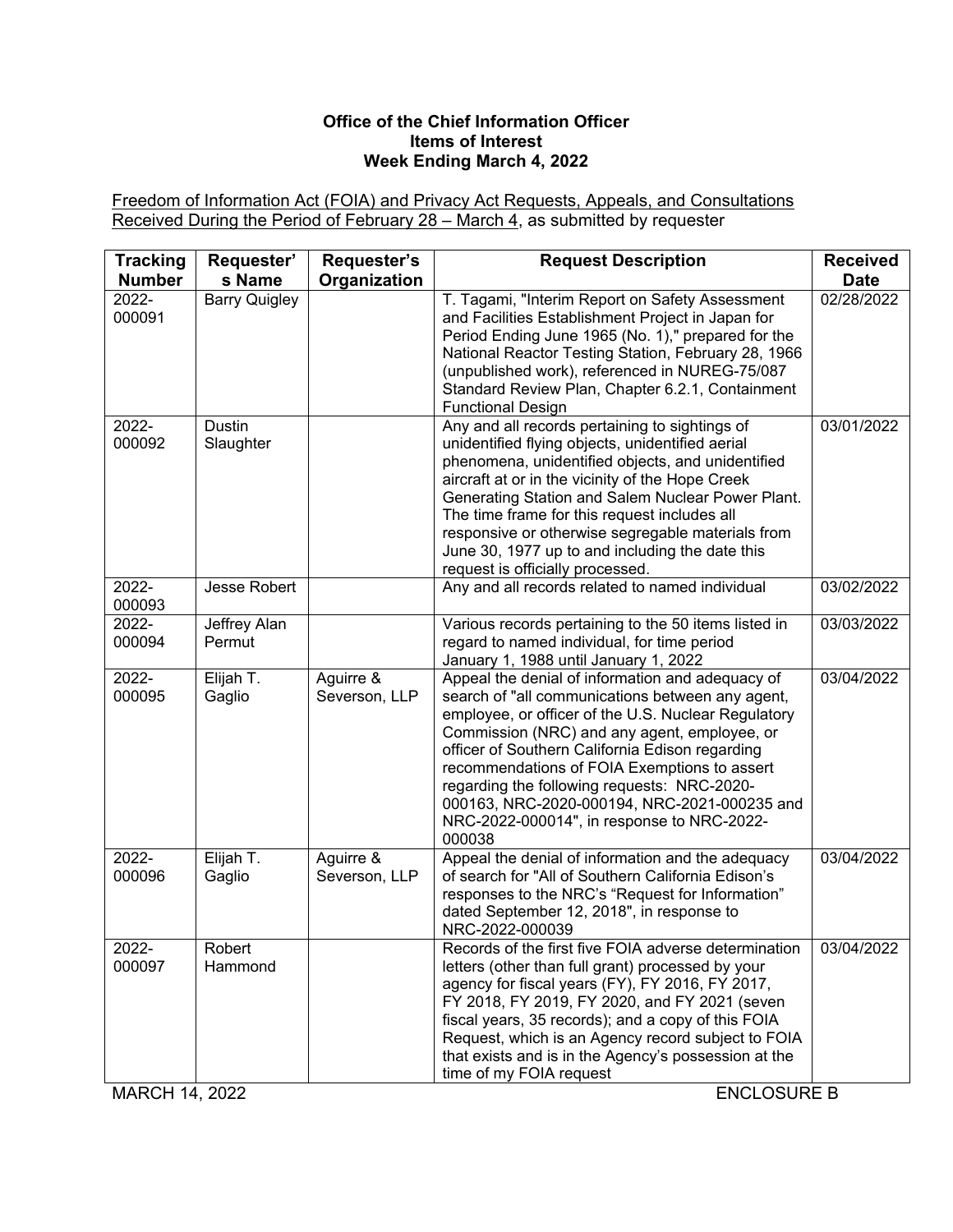#### **Office of Nuclear Reactor Regulation (NRR) Items of Interest Week Ending March 4, 2022**

# **NRC Holds Public Outreach Meeting with the University of Illinois to Discuss Current Projects and Career Opportunities**

On March 1, 2022, staff from the Division of Risk assessment in NRR and the Division of Reactor Projects in Region III presented via Zoom to approximately 30 students in the University of Illinois's Nuclear Plasma and Radiological Engineering Department. The staff provided an overview of opportunities available with the NRC and an in-depth look at some current projects. The students asked insightful questions and staff took the opportunity to highlight the various career paths available within NRC and to highlight some current job postings.

# **NRC Issues First Process for the Ongoing Assessment of Natural Hazards Information Annual Report**

On February 24, 2022, the NRC staff published the first process for the ongoing assessment of natural hazards information (POANHI) annual report [\(ML22039A273](https://adamsxt.nrc.gov/navigator/AdamsXT/content/downloadContent.faces?objectStoreName=MainLibrary&vsId=%7b939A64AD-DF12-C1CD-8E43-7EDB14600000%7d&ForceBrowserDownloadMgrPrompt=false)) in accordance with LIC-208, "Process for the Ongoing Assessment of Natural Hazards Information," ([ML19210C288\)](https://adamsxt.nrc.gov/navigator/AdamsXT/content/downloadContent.faces?objectStoreName=MainLibrary&vsId=%7b29EEE53D-9AE0-C1CC-9C59-6C3E20F00000%7d&ForceBrowserDownloadMgrPrompt=false) to highlight the NRC staff's implementation of the POANHI framework over fiscal years 2020-2021. On March 1, 2022, the NRC staff made LIC-208 publicly available to increase the transparency of the POANHI framework for the public.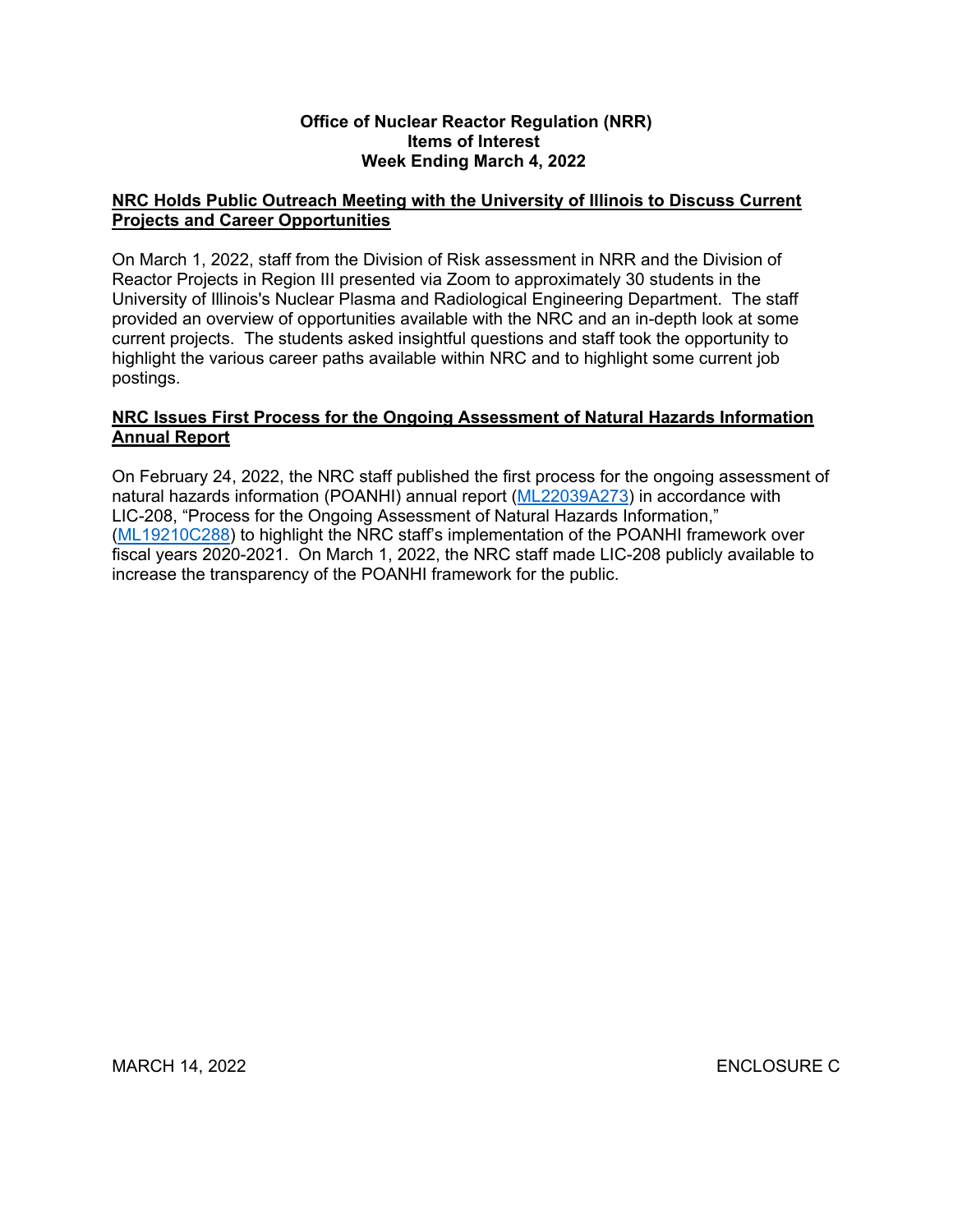#### **Office of Nuclear Material Safety and Safeguards Items of Interest Week Ending March 4, 2022**

# **Approval of American Society of Mechanical Engineers' Code Cases: Final Rule; Title 10 of the** *Code of Federal Regulations* **(10 CFR) Part 50 [NRC-2017-0025; RIN 3150-AJ94]**

On March 3, 2022, the NRC published a notice in the *Federal Register* [\(87 FR 11934\)](https://www.federalregister.gov/d/2022-04374) amending its regulations to incorporate by reference revisions of three regulatory guides to approve new, revised, and reaffirmed code cases published by the American Society of Mechanical Engineers. The NRC is also incorporating by reference one NRC NUREG associated with a condition on one of the regulatory guides. This action allows nuclear power plant licensees and applicants for construction permits, operating licenses, combined licenses, standard design certifications, standard design approvals, and manufacturing licenses to use the code cases listed in these regulatory guides as voluntary alternatives to engineering standards for the construction, in-service inspection, and in-service testing of nuclear power plant components. These engineering standards are set forth in the American Society of Mechanical Engineers' Boiler and Pressure Vessel Codes and American Society of Mechanical Engineers' Operation and Maintenance Codes, which are currently incorporated by reference into the NRC's regulations. Further, this final rule announces the availability of a related regulatory guide, not incorporated by reference into the NRC's regulations, that lists code cases that the NRC has not approved for use. This final rule is effective on April 4, 2022. The incorporation by reference of certain publications listed in the regulation is approved by the Director of the Federal Register as of April 4, 2022.

# **Determining Which Structures, Systems, Components and Functions are Important to Safety: Petition for Rulemaking; Denial; 10 CFR Part 50 [NRC-2015-0213; PRM-50-112]**

On March 3, 2022, the NRC published a notice in the *Federal Register* [\(87 FR 11986\)](https://www.federalregister.gov/d/2022-04052) denying a petition for rulemaking (PRM), dated July 20, 2015, and supplemented on August 31, 2015, submitted by Kurt T. Schaefer (the petitioner). The petition was docketed by the NRC on September 4, 2015, and was assigned Docket No. PRM-50-112. The petitioner requested that the NRC amend its regulations to define the term "important to safety" and provide a set of specific criteria for determining which structures, systems, components, and functions are important to safety. The NRC is denying the petition because the issue raised does not involve a significant safety or security concern, and the existing NRC regulations, guidance, and procedures adequately address the issue raised in the PRM. The NRC's current regulations continue to provide reasonable assurance of adequate protection of public health and safety, promote the common defense and security, and protect the environment. The docket for the petition for rulemaking PRM-50-112 is closed on March 3, 2022.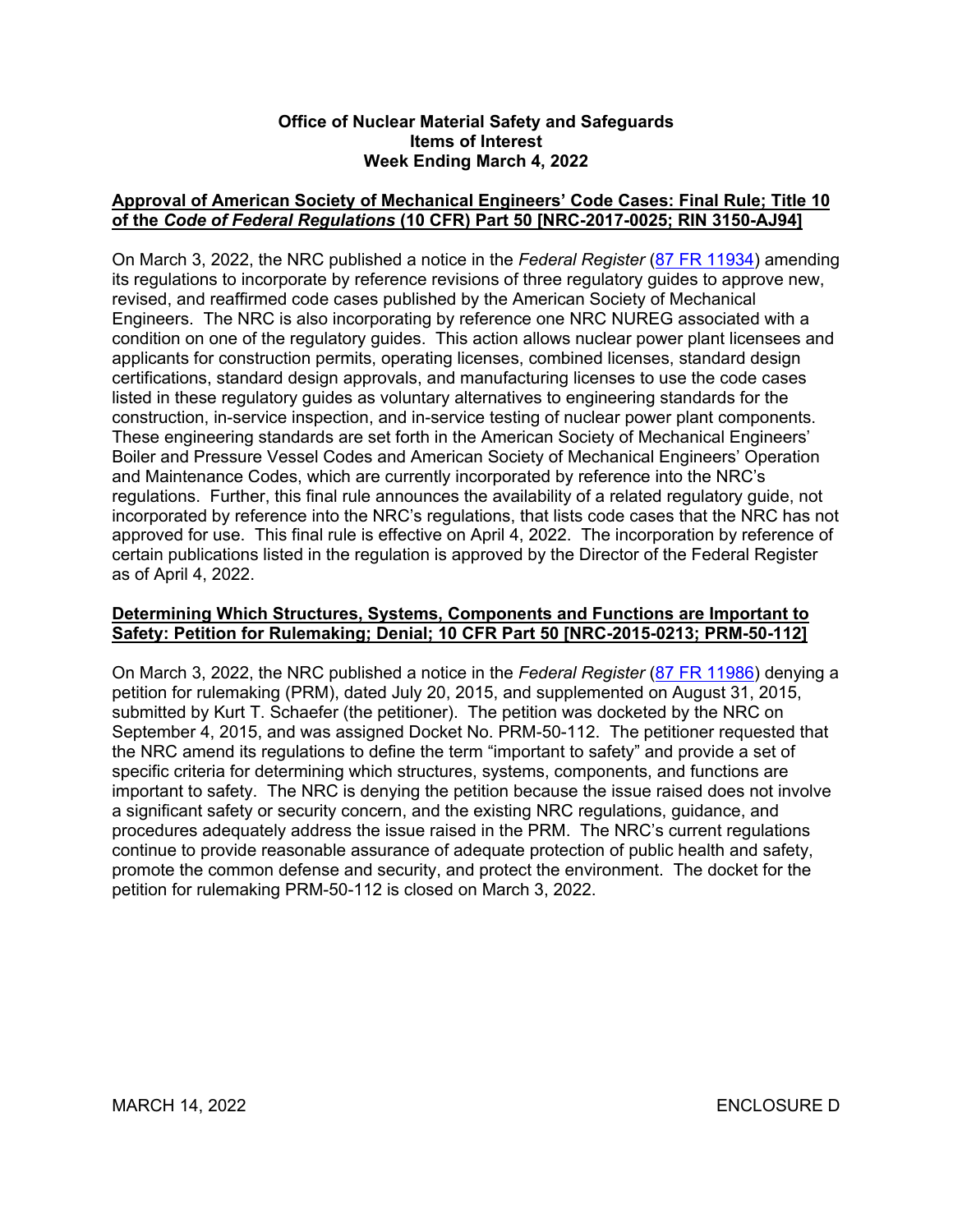## **Regulatory Improvements for Production and Utilization Facilities Transitioning to Decommissioning: Proposed Rule; 10 CFR Parts 20, 26, 50, 51, 52, 72, 73 and 140 [NRC-2015-0070; RIN 3150-AJ59]**

On March 3, 2022, the NRC published a notice in the *Federal Register* [\(87 FR 12254\)](https://www.federalregister.gov/d/2022-03131) proposing to amend its regulations that relate to the decommissioning of production and utilization facilities. The NRC's goals in amending these regulations are to maintain a safe, effective, and efficient decommissioning process; reduce the need for license amendment requests and exemptions from existing regulations; address other decommissioning issues deemed relevant by the NRC; and support the NRC's Principles of Good Regulation, including openness, clarity, and reliability. The NRC will hold a public meeting to promote full understanding of this proposed rule and to facilitate public comments. Comments are requested by May 17, 2022.